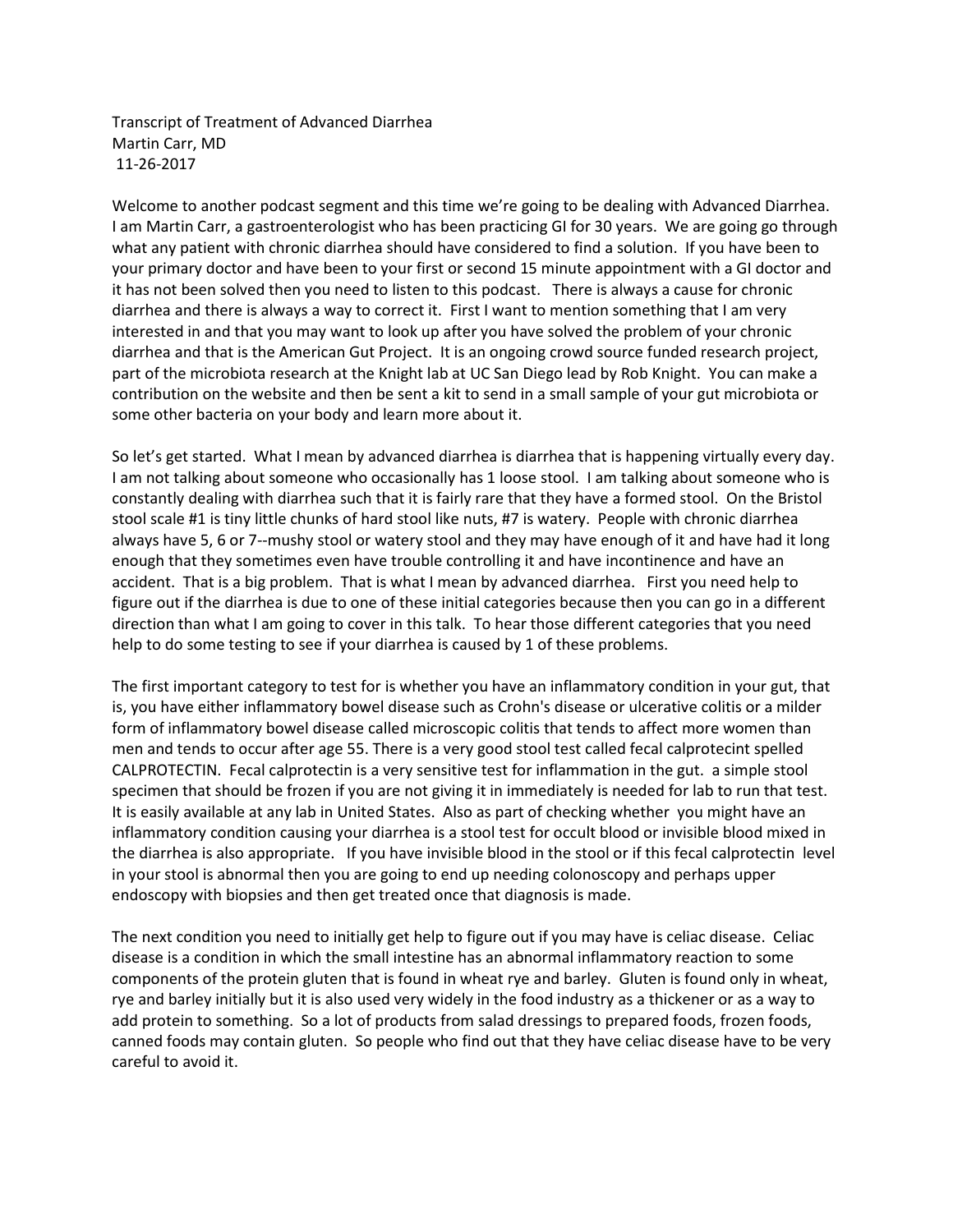There is a very simple test for celiac disease and that simple test for celiac disease is a blood test. There are a couple of different celiac disease blood panels that your physician can order for you. They all contain a test called tissue transglutaminase IgA antibody. There will be other components of the test but it is an easy blood test order, any lab can send it out, insurance will cover that. So if you have chronic diarrhea you need to have that blood test to see if you have celiac disease.

The next important condition that you need some testing to determine if you have advanced daily diarrhea caused by this is pancreatic insufficiency. The pancreas makes an enzyme called lipase that is crucial in beginning the digestion and absorption of fat from our diet. If your pancreas is not making enough lipase then you are going to be getting diarrhea related to inability to absorb the fat in your foods. By fats I mean everything from olive oil, margarine, butter, nuts, avocado, chicken and fish and other meats, lots of baked goods, cookies and pies, ice cream, you get the idea. A lot of foods that contain fat and we cannot live without fat in the diet so absorbing it is crucial. Stool can be sent for microscopic test for stool fat globules and there is also a very good test called pancreatic elastase. Pancreatic elastase is an enzyme that survives the trip through the intestines and ends up in the stool in healthy people with a normal pancreas. People with pancreatic insufficiency will not produce pancreatic elastase and so it will not be at normal levels in the stool of those people. So that is another stool test that can be done to determine if you have pancreatic insufficiency. If you do, you will need some imaging of your pancreas to see what it looks like by CT scan or MRI and then you get a trial of pancreatic enzymes. If that is your problem, your diarrhea will be solved.

The next important category to get checked for is whether you have unintentional laxative intake, that is, if you are taking something that is acting as a laxative or something that causes diarrhea and you do not realize it. For example, if you are taking as a magnesium supplement something called magnesium citrate tablets those are going to cause diarrhea if you take them with water and if you have them every day. There are other types of magnesium pills that are slow release and well absorbed and hardly ever cause diarrhea and the brand names of those are Slow-Mag, Mag 64 and Mag Ox. But some other brands of magnesium pills can cause diarrhea. Another category of things you might be taking in that are unintentionally acting as a laxative for you are the artificial sweeteners or sugar alcohols in food. If you are eating a lot of diet soda, if you are eating diabetic cookies or candy because you are a diabetic or because you thought that eating those would help you lose weight then you may be inducing diarrhea. I will talk more about artificial sweeteners and sugar alcohols in a minute.

Another important thing that you need to get checked for if you have advanced diarrhea is small intestinal bacterial overgrowth. This is done by means of of a breath test that you do at a facility, usually in an office in an endoscopy center or a hospital. You follow some instructions for the night before, you come in fasting and you are given usually a sugar called lactulose as a sweet liquid to drink. Humans cannot metabolize lactulose but bacteria are really good at it. If you have bacteria living in abnormally high numbers high up in your small intestine and you drink this lactulose for the test, within 60 minutes you will be starting to exhale hydrogen and that will be a sign that you have abnormally high numbers of bacteria living up in your small intestine. If you have that then you will need treatment with a special antibiotic called Xifaxan and will need some instruction about dietary changes too. So if you have been found not to have small intestinal bacterial overgrowth then another condition you would need to be checked for if you have advanced diarrhea is diabetes. if you have adult-onset diabetes and and it has been gradually developing, you could have either small intestinal bacterial overgrowth because that is more common in diabetics or you could even have diabetic gut neuropathy. Neuropathy means injury to nerves. People with diabetes can develop injury to the nerves of the gut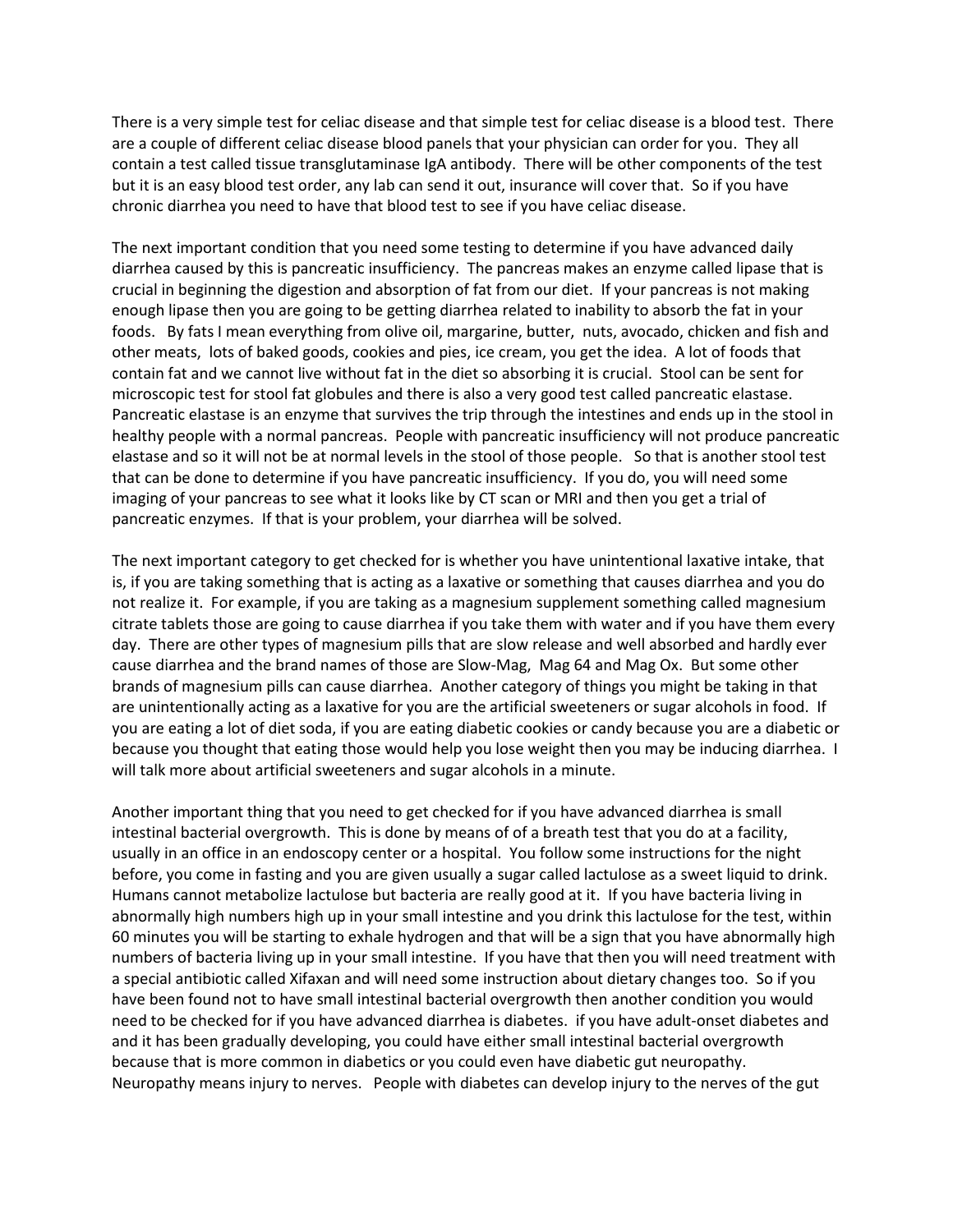and that can result in diarrhea. There is a treatment for that and usually the treatment is the test after somebody who is diabetic with advanced diarrhea has gone through all of the other testing and trials.

There are some other rare causes of advanced diarrhea but it is usually not appropriate to immediately do the workup for those as part of your initial assessment because these are so rare. It makes more sense to have considered what I have just discussed in the past 10 minutes and then move ahead to what I am about to describe, and if that does not work, then you need to have the rare unusual causes of chronic diarrhea tested for. Also one word of caution at this point. If you have had advanced diarrhea and you have also had major weight loss along with that you cannot wait to figure out what is causing this. You need a complete assessment with endoscopy, colonoscopy, CT scan of the abdomen and pelvis, and a rapid sequential workup by a good GI doctor. So if you had advanced diarrhea with major weight loss do not wait to get a good assessment. You need to find out quickly was going on.

So now it is time to move on to what I am going to ask that all of you be helped to do or do on your own with these instructions to help solve your diarrhea problem. If none of the things that we just discussed apply to you, then in an organized way go through the steps am going to describe. These include removing what we refer to as some common irritants--things that can irritate your gut and give you a cause for diarrhea. I am going to ask you to check what foods you are eating and make sure that you are avoiding certain ingredients. Then I will suggest what diet would be good to be on to test to see if that diet gets rid of your diarrhea. Finally I will talk about fiber supplements and stress management and then finally what medications you still might need. I am going to give credit here to Susan Watkins an excellent registered dietitian and certified diabetes educator with whom I work who put together the set of steps that I am describing right now. This is been a big help to patients whom I see. Removing irritants means avoiding the foods that from the experience of physicians and dietitians who see a lot of IBS patients are frequently ones that cause trouble. We want you to try to avoid these things and then as you improve you may be able to start to increase the amount of these foods that you eat again, but first it is best to eliminate all these things and see what your reaction is.

Here are the common irritants that you should eliminate to figure out if these are contributing to your diarrhea:

- **Coffee including decaf the oils and coffee can be a source of diarrhea for some people so you** would have to completely get rid of coffee including decaf.
- Fatty greasy foods--things like pizza, doughnuts, pastries, fatty ground meat, French fries, hamburgers, cheeseburgers. Get rid of those things.
- Foods made with a lot of butter and oils, even the so-called good oils like olive oil or canola oil. Some people are sensitive to too much fat in one meal and that will be a trigger for diarrhea, even if your pancreas is normal.
- **Hard to digest foods such as raw fruit and raw vegetables, especially those that have a lot of** seeds or tough skin.
- **This next category might surprise you because a lot of people have been told to eat a lot of this** if they have GI problems-- whole-wheat and high-fiber breads. All those breads in the store that have 5 grams of fiber per slice and look like they have pieces of nuts and seeds in them --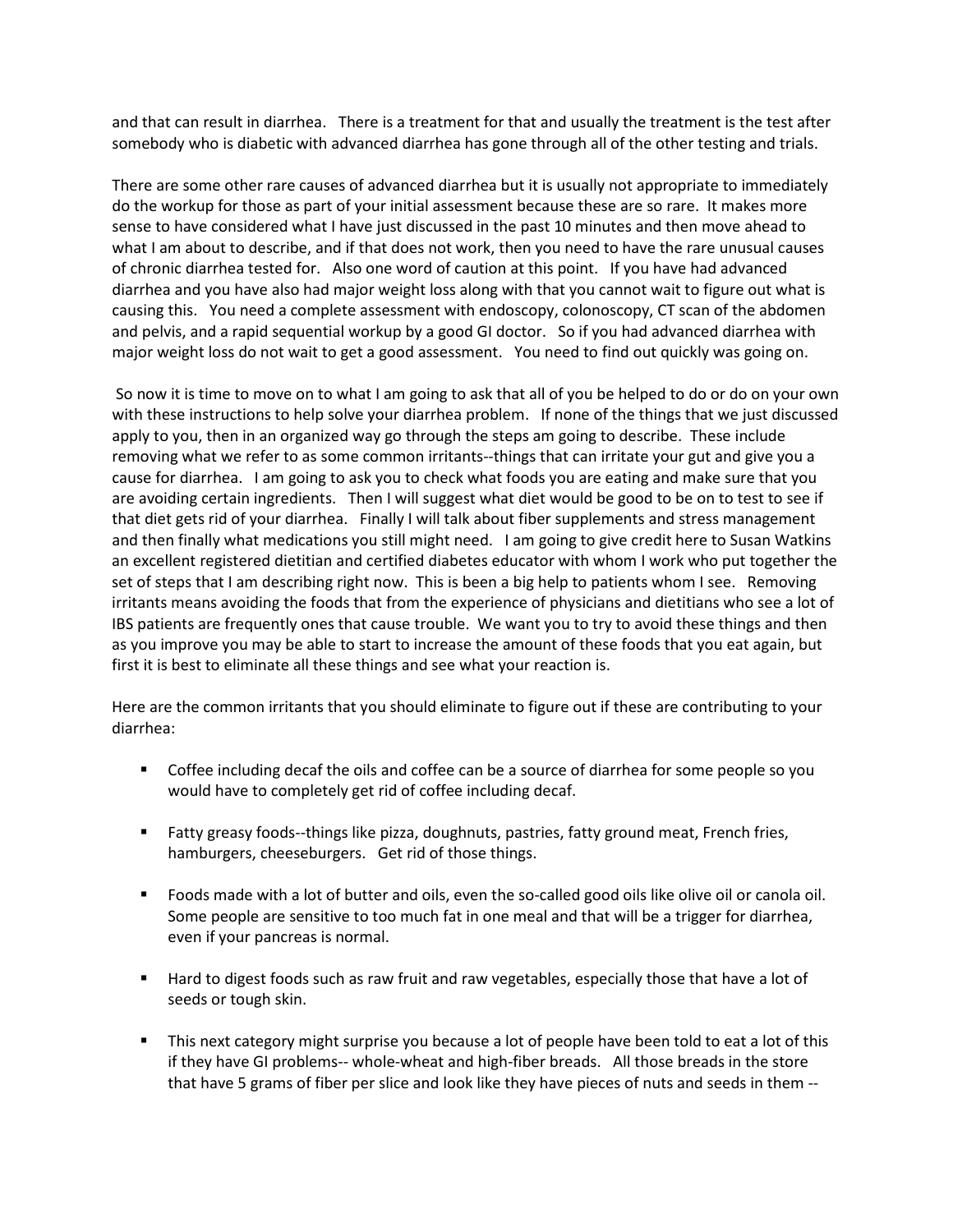get rid of those high-fiber breads because that may be an irritant. Brown rice is another thing to eliminate.

- During this initial phase you also need to eliminate nuts, seeds like sunflower seeds, granola and popcorn.
- You have to get rid of gas producing foods such as broccoli, cauliflower, cabbage, beans, peanut butter and psyllium fiber like psyllium husk.

**As far as dairy goes**, it may be a problem for some. Many people already know whether or not they are lactose intolerant, that is, whether they get bloating or gas or diarrhea from lactose. Four ounces of milk or less will not have enough lactose to cause symptoms in most people with lactose intolerance. Either completely get rid of dairy that contains lactose or have a very small amount.

So after you have removed those irritants from your diet you also need to look carefully at the labels of different foods you eat to make sure that you eliminate the following things:

Inulin which is a fiber component and chicory root. This is an inexpensive fiber additive that is used to increase fiber content or as a filler in many foods. For example soy meats and other meat alternatives have a lot of inulin or chicory root, Granola, protein bars and fiber bars-- Fiber One Bars, for example, have have the first ingredient chicory root.

Artificial sugars or sugar alcohols. Let me go through the names of these so that you be able to identify them on labels.

- **EXECT ACTSULFAME potassium which is an ingredient in foods, also sold as packets under the brand** name Sunnett or Sweet One.
- ASPARTAME either added to foods or as packets or in containers labeled NutraSweet or Equal.
- **SACCHARINE which is labeled Sweet and Low**
- SUCRALOSE which is Splenda and is also in a lot of artificially-sweetened sodas.

All of these artificial sugars are things that we cannot digest and absorb. They go through us and are either partly digested by bacteria or may go straight through us and carry water into the colon and cause diarrhea. You have to get rid of all of those artificial sugars.

You also have to get rid of the sugar alcohols. These have names such as:

- XYLITOL --this is natural, made from beech wood but if you have a large quantity of it it still can be a cause of diarrhea. A lot of artificially sweetened gums contain xylitol.
- SORBITOL, MANNITOL, MALTITOL and ERYTHRITOL are other sugar alcohols. They are made from corn and they do not give us calories to absorb, so they are sugar-free. But they can cause diarrhea or gas or bloating in sufficient quantities. They are used in different foods and also in artificially-sweetened gums.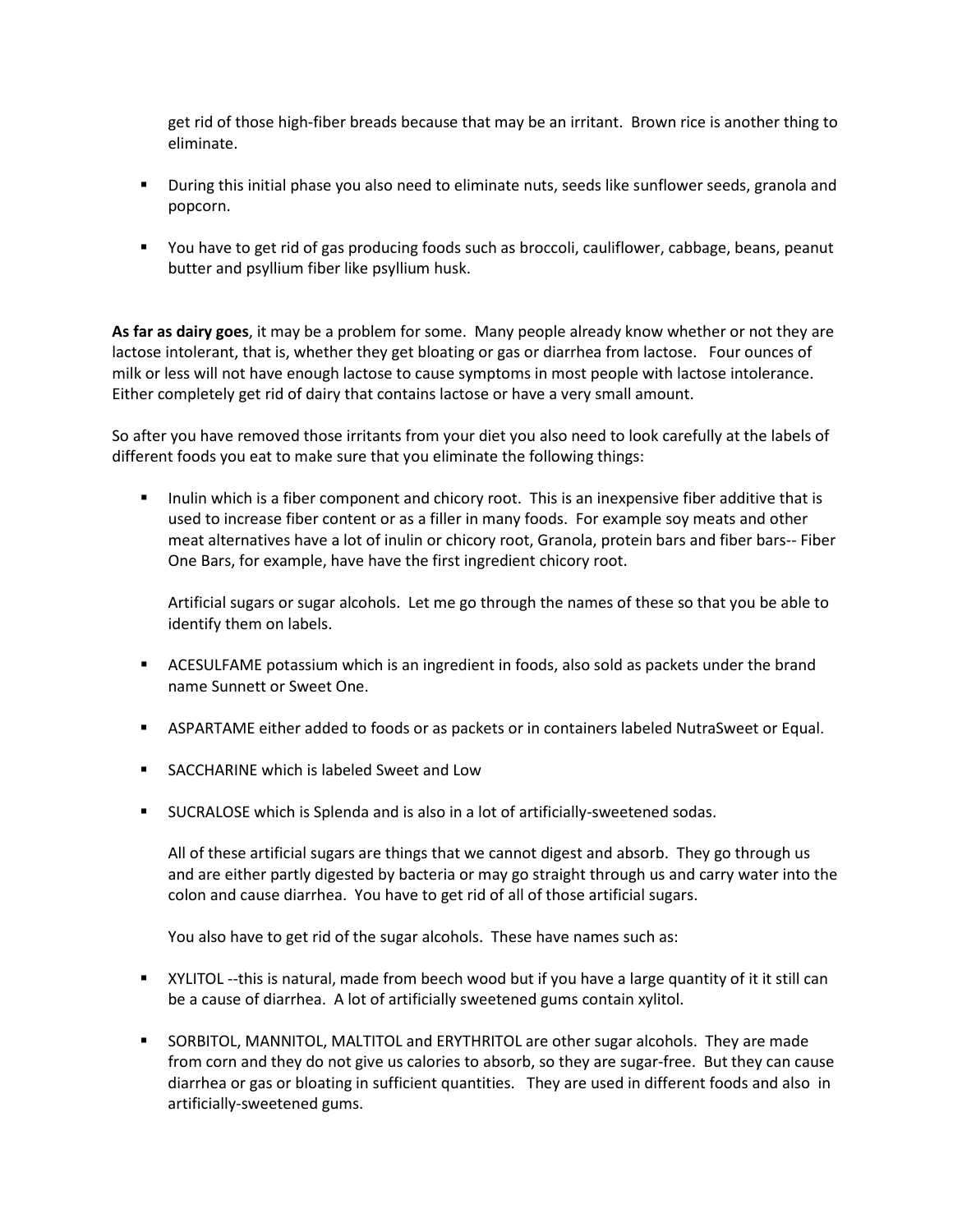**What you do if you want to chew gum that does not have an artificial sweetener?** There are 2 companies I know about that made good-tasting gums that have natural sugar in them, and not too much. One is called SIMPLY GUM. The website you would buy it on i[s www.simplygum.com](http://www.simplygum.com/) Another naturally-sweetened gum that does not cause diarrhea is GLEE a[t www.gleegum.com](http://www.gleegum.com/)  These are also available on Amazon.com.

**What about Stevia and Truvia?** Stevia is from a plant that originally grew in South America and is now around the world. The name of the plant is Stevia rebaudiana. Stevia is used as an extract in a lot of foods or as a powder or liquid sweetener. It is over 100 times sweeter than sucrose sugar. It really does not cause diarrhea so you could use a small amount of Stevia, but it can cause a bloated, fullness feeling. Truvia is actually a patented product developed by the Coca-Cola and Cargill companies. It contains some Stevia extract called rebiana, erythritol and some other flavors. That is actually a patented combination. Again, it is not very likely to cause diarrhea but could cause a bloated, full feeling.

So those are all the ingredients you have to avoid and that is the list of common food irritants you have to avoid. What would we suggest as a diet for you to eat while you are seeing if your advanced diarrhea is all diet induced? We suggest you eat

- rice and pasta and if you are not sure about the gluten issue, gluten-free pasta
- **Fillour or corn tortillas**
- $\blacksquare$  rice crackers
- **u** yams or sweet potatoes
- applesauce
- cooked vegetables, but make sure that they are well chopped-up and well-cooked and do not have tough skins or seeds, have small amounts to start
- **EXECT** lean grilled or baked meats such as boneless, skin less chicken, fish, ground turkey with only 7% fat

I give credit to Susan Watkins, registered dietitian, who gives those instructions to our patients.

Finally while you are eating that diet you can start taking a fiber supplement. The best fiber supplements to use are ones that do not have any coloring or sweetener or other flavorings. and it see You want either Benefiber, available at any supermarket or pharmacy or megastore. Another very good source is acacia fiber sold by Heather Van Vorous's company Heather's Tummy Care and that is available on the www.helpforIBS.com website or on Amazon. Start with about 1/2 teaspoon added to water or food before breakfast and dinner. Gradually you you can increase to as much as 5 tablespoons per day although most people get up to about 1 tablespoon twice a day and that is enough to improve stool consistency and help improve the diarrhea. You know that you are on the right dose of the added fiber when you are on that restricted initial diet and you get better consistency, that is #3 or 4 on the Bristol scale, soft, formed stools and you are not having the liquidy diarrhea anymore.